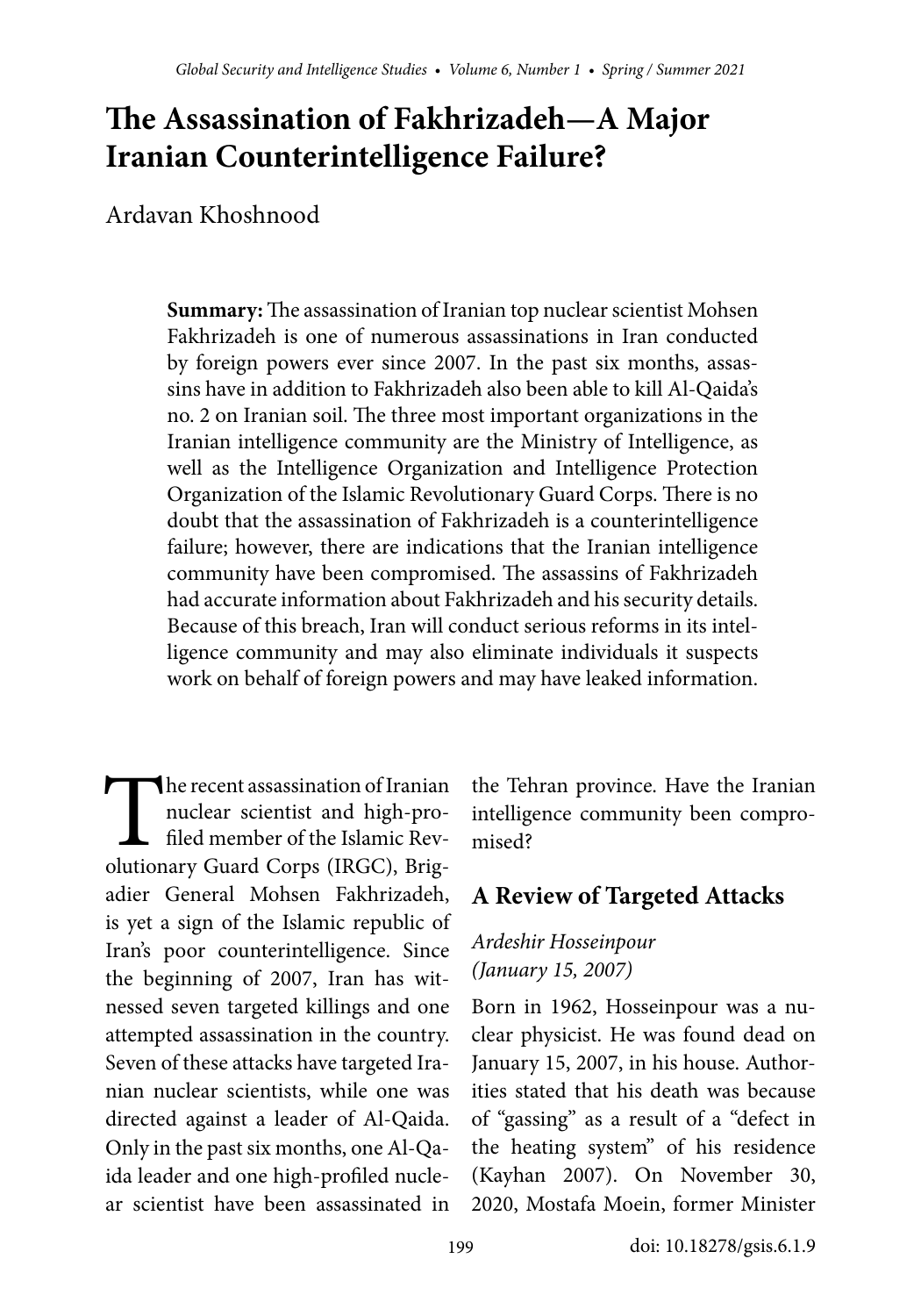of Science, revealed on his Instagram page that Hosseinpour was assassinated by Mossad using radioactive gas (Haghighatnejad 2020).

# Masoud Alimohammadi (January 12, 2010)

Born in 1959, Alimohammadi was a physics professor. In the early morning of January 12, 2010, as he was leaving his residence, a motorcycle equipped with a remote-controlled bomb exploded and fatally injured him (Javanan Online 2010). In December 2010, the Ministry of Intelligence announced that it had arrested the perpetrator, one Majid Jamali Fashi, 24-years old. He "confessed" on television working for Mossad, and was hanged for the crime, in May 2012.

## Majid Shahriari (November 29, 2010)

Born in 1966, Shahriari was a nuclear scientist and employee of the Atomic Energy Organization of Iran. On the morning of November 29, 2010, he and his wife were picked up by their driver. A motorcyclist drove close to the car and planted a bomb which detonated, killing Shahriari (Mashregh News 2020a). The Ministry of Intelligence arrested Maziar Ebrahimi, who, under heavy torture, "confessed" on television to the assassination (Gol 2019). He was later proved innocent and freed (Tabnak 2019).

#### Fereydoon Abbasi (November 29, 2010)

Born in 1958, Abbasi is a nuclear physicist who previously headed the Atomic

Energy Organization of Iran. He is currently a member of the Iranian parliament. On the morning of November 29, 2010, Abbasi was driving his car with his spouse in the passenger seat, when a motorcyclist planted a bomb on the door (Asr-e Iran 2011a). Abbasi stopped the car, and both he and his wife fled the car as the bomb detonated, only injuring the couple. Iran blamed Mossad (Sanger & Broad 2011).

### Dariush Rezaeinejad (July 23, 2011)

Born in 1977, Rezaeinejad was an electrical engineer who cooperated with the Ministry of Defense (BBC 2011). Rezaeinejad was assassinated on the evening of July 23, 2011. He was sitting in his car, outside of his house, together with his wife and their daughter, when two motorcyclists started shooting (Asr-e Iran 2011b). Five bullets were fired, of which one fatally injured him. His wife was injured, but survived. Iranian officials blamed Israeli Mossad for the assassination (Putz 2011).

## Mostafa Ahmadi Roshan (January 11, 2012)

Born in 1979, Ahmadi Roshan was a nuclear scientist and worked as "commerce deputy of the Natanz nuclear power plant" (Tabnak 2018). On the morning of January 11, 2012, he was picked up by his driver, and while driving on the streets of Tehran, a motorcyclist planted a bomb on Ahmadi Roshan's car door, which detonated and killed him. Iran, via its Supreme Leader, Ali Khamenei, blamed both the CIA and the Mossad (The Times 2012).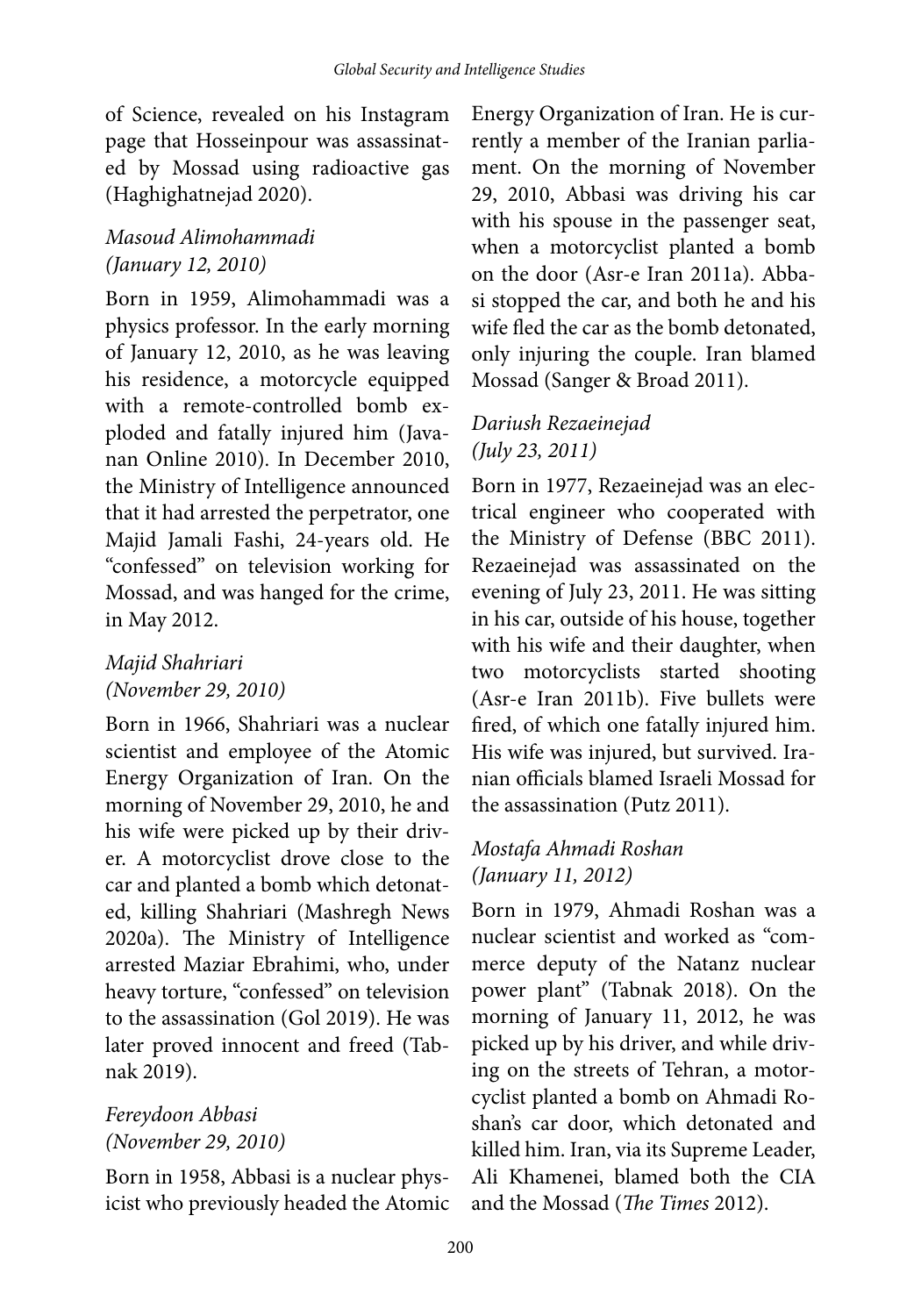## Abu Muhammad Al-Masri (August 7, 2020)

Born in 1963, Abdullah Ahmad Abdullah, better known as Abu Muhammad Al-Masri, was Al-Qaida's number 2. He lived in a prosperous area of Tehran with his family. On the August 7, 2020, Al-Masri and his daughter Maryam were gunned down by two men on a motorcycle (Goldman et al. 2020). Al-Masri and Maryam were sitting in a car outside of their residence. Iran claimed that the killed man was a Lebanese history professor (Mashregh News 2020b).

#### Mohsen Fakhrizadeh (November 27, 2020)

Born in 1958, Fakhrizadeh, a nuclear scientist, and a high-ranking member of the IRGC, was considered to be the architecture of the Islamic regime's nuclear program. At the time of his assassination, he headed the Organization of Defensive Innovation and Research. The details of his assassination are still unknown, but he was gunned down on November 27, 2020, as he drove—well guarded—in the city of Absard. Iran instantly blamed Israel (Zarif 2020).

# **Iranian Counterintelligence**

**C** ounterintelligence in Iran, for<br>telligence Protection. The two<br>main intelligence and security organiounterintelligence in Iran, for unknown reasons, is called Intelligence Protection. The two zations in Iran, are the Ministry of Intelligence (MOI) as well as the Intelligence Organization of the Islamic Revolutionary Guard Corps (IO-IRGC). While the MOI has a central department of intelligence protection, it is believed that it has also intelligence protection units inside its different departments as well. The IRGC has—parallel to the IO-IRGC—the Intelligence Protection Organization of the Islamic Revolutionary Guard Corps (IPO-IRGC). The IPO-IRGC became independent from the IO-IRGC in the mid-1980s as Iran understood the importance of counterintelligence and started to invest in that discipline. Since then, the two organizations work closely together but fully independently from each other.

The incumbent head of the MOI is the clergyman Mahmoud Alavi. The IO-IRGC is since more than a decade, also headed by a clergyman, Hossein Taeb. The IPO-IRGC is currently headed by Brigadier General Mohammad Kazemi. The Minister of Intelligence is selected by the president but must be approved by the Supreme Leader of the Islamic Republic, Ali Khamenei. The heads of the IO-IRGC and IPO-IRGC, however, are directly appointed by Khamenei himself. While the IO-IRGC gathers both domestic and foreign intelligence, the IPO-IRGC is foremost responsible for counterespionage, counterterrorism, and safeguarding the IRGC from penetration (Khoshnood 2020a, 7).

In an attempt to coordinate the Iranian intelligence and security apparatus, the Islamic regime created the "Council for Intelligence Coordination" on 29 October 2013 (Mousavi 2018). The council is headed by the Minister of Intelligence and engulfs nine intelligence and security organizations,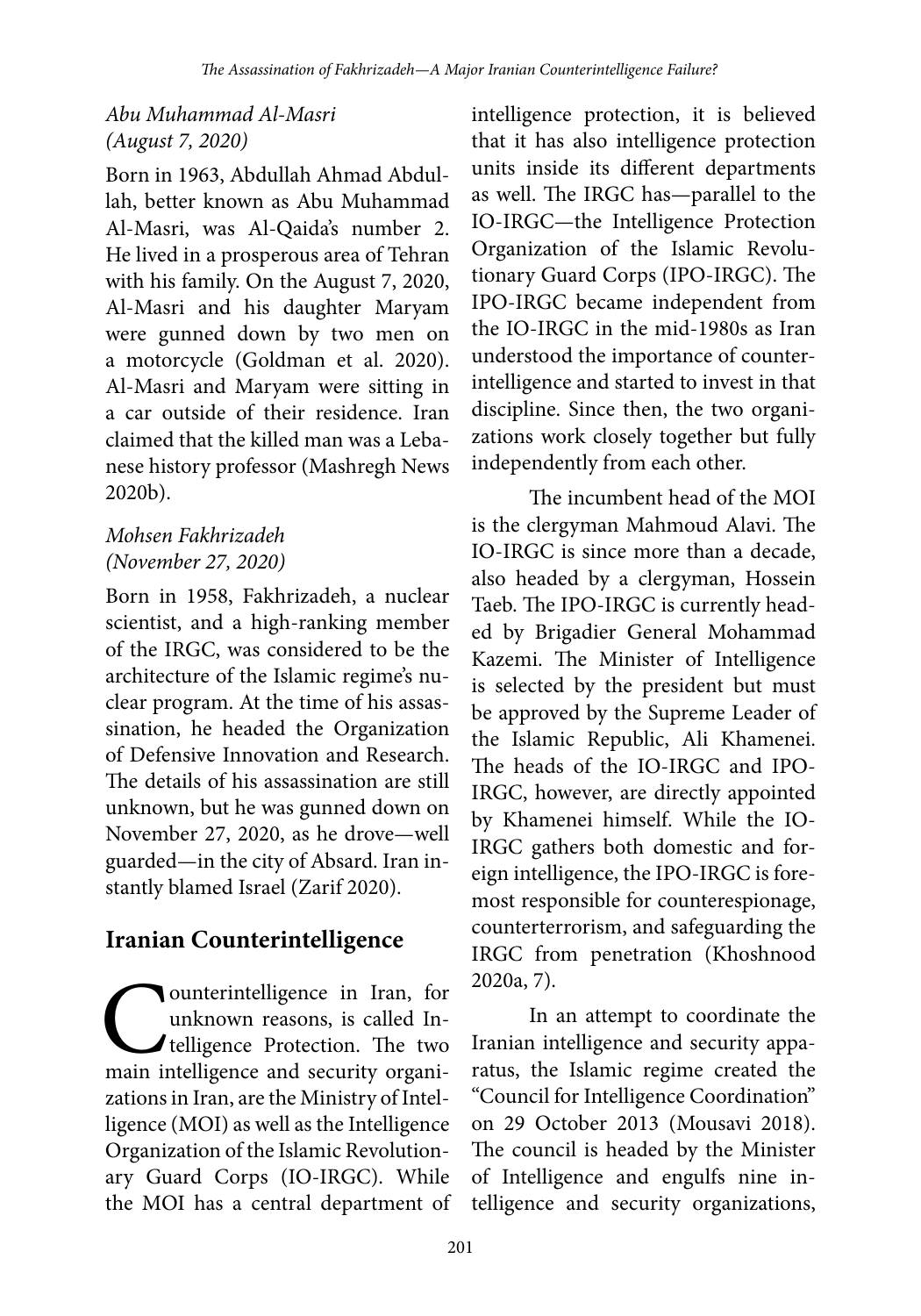among them the MOI, the IO-IRGC, and the IPO-IRGC. The fact that the IPO-IRGC is presented as an independent organization parallel to MOI and IO-IRGC, illuminates its important role in the Iranian intelligence community.

The current Chief Justice of Iran, Ebrahim Rayisi, recently visited the headquarter of the IPO-IRGC and stated that even though the IRGC as a whole have been of utmost importance for the strength of the Islamic Republic in Iran, the role of the IPO-IRGC has been far more important and sensitive (Mashregh News 2020c).

Interestingly, neither the MOI, nor the IO-IRGC or the IPO-IRGC, are responsible for the executive protection of high-ranking officials of the Islamic regime. It is instead a third organization inside the IRGC, the Protection Organization (PR-IRGC), which is responsible for this task. The PR-IRGC has a three-folded responsibility: (1) protection of the country's airports and airplane security, (2) protection of high-profiled members of the regime, and (3) protection of the Supreme Leader. The protection of high-ranking Iranian nuclear scientists is thus the responsibility of the PR-IRGC. The responsibility of safeguarding the PR-IRGC, lies though on the shoulders of the IPO-IRGC.

Even though information from the MOI, IO-IRGC, and IPO-IRGC is used by the PR-IRGC to organize, plan, and direct their protection for individuals under their responsibility, it is the duty of the IPO-IRGC to guarantee the safeguarding of the IRGC's intelligence,

including those provided to the PR-IRGC.

With so many assassinations and assassination attempts in Iran since 2007 against high-profile individuals of the regime, there is no doubt that Iran has suffered numerous counterintelligence failures (Khoshnood 2020b). In assassinating the aforementioned individuals, several clandestine teams have over a period of time been able to freely follow, map, and organize their attacks without the regime's intelligence organizations being able to reveal the plans or even stop them. Not even when the assassinations started and the regime's intelligence community became aware of the threats could they take the necessary measures to protect their assets. Thirteen years after the first assassination, when Ardeshir Hosseinpour was killed, opponents of the Islamic regime were able to not only assassinate Al-Qaida's number 2 in Iran, but also Iran's most important and valued nuclear scientist (Khoshnood 2020c).

# **More than a Counterintelligence Failure?**

**A** fter the assassination of Ar-<br>deshir Hosseinpour, many<br>2007). However, the Fars News Agenfter the assassination of Ardeshir Hosseinpour, many blamed Mossad (Melman cy (2007), which is linked to the IRGC, wrote that Mossad had no role in this assassination, since "the Israeli intelligence agency is basically incapable of running operations inside Iran." Rear Admiral Ali Shamkhani, current Secretary of the powerful Supreme Council of National Security, claimed in a pre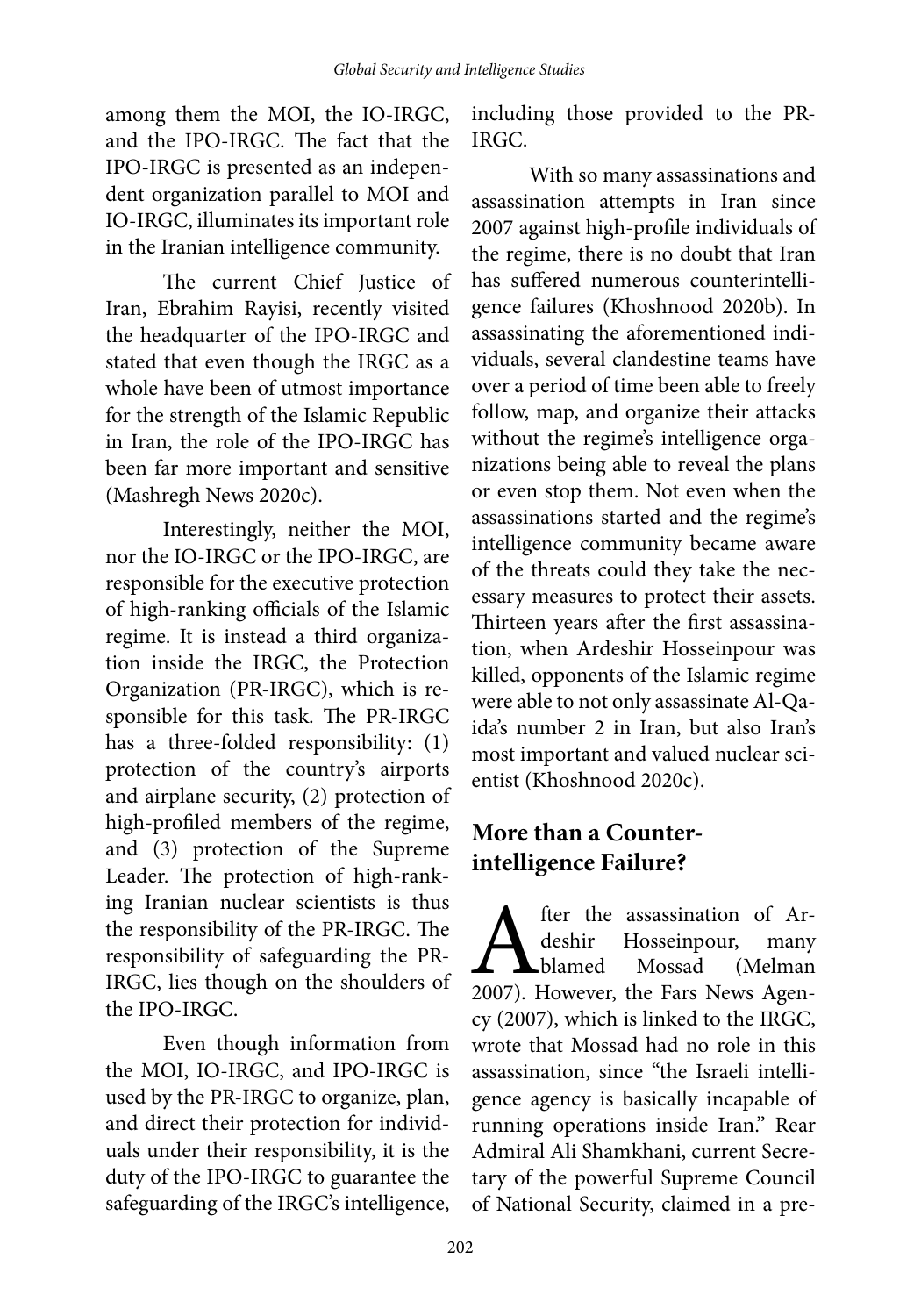vious speech that "[t]here are no threats against any officials in the Islamic republic. Listen to me, I am responsible for the security of the country, and it was in the 80s the Monafeghin [the Mojahedin] were able to assassinate. They cannot do that anymore. Adding to that, we have a strong intelligence organization, a strong police force, and a strong revolutionary guard corps. Why are you afraid? We must get rid of close protection" (YouTube 2020). Yet opponents of the regime as well as foreign powers have been able to both assassinate important individuals on Iranian soil, as well as conducting high-quality operations like the Israeli raid against an IRGC warehouse in Tehran in 2018, which contained highly secretive information on Iranian nuclear program (Perper 2018).

After the assassination of Fakhrizadeh, a major blow to the regime and its intelligence apparatus, several different accounts of his slaying have been reported. Initially, regime media stated that Fakhrizadeh was gunned down by several assassins (Fars News Agency 2020). This was later confirmed by the Ministry of Defense (Defa News 2020). The Commander-in-Chief of the Iranian military, Amir Hatami, stated later that Fakhrizadeh was killed because of injuries he received after that a car exploded during the shootout (Mehr News 2020). The latest information though state that no assassins were present during the assassination, and that Fakhrizadeh was killed by a remote-controlled weapon placed on a car which later exploded (BBC 2020). Probably more narratives will be pre-

sented during the coming months, which is part of the regime's strategy in confusing the public.

Also as part of regime's propaganda, in a very awkward interview, on the day of Fakhrizadeh's burial, Ali Shamkhani stated that "our enemies have been wanting to kill Fakhrizadeh for 20 years, but they were not successful." In discussing the regime's intelligence apparatus, he stated that "[o]ur intelligence community knew that he [Fakhrizadeh] would be assassinated, and also knew the probable location of the assassination." Shamkhani then added that the threat against Fakhrizadeh had not been taken seriously, which is why enemies had succeeded in assassinating him this time. He then continued, saying "I want to tell you that our intelligence community had the information that he would be assassinated, and that he would be assassinated on the exact spot which he became a martyr on." Interestingly, Shamkhani concludes his remarks saying, "There were made reinforcements with regard to his bodyguards, but this time the enemy used a new approach, more sophisticated and more professional, why they succeeded" (Mizan News 2020).

Shamkhani did not elaborate on why the assassination was not stopped if the Iranian intelligence community were well aware of not only the threat against Fakhrizadeh, but also knew the exact location of where he would be assassinated. Not surprisingly, most of Shamkhani's remarks are solely for propaganda use. However, his statement about being surprised by a new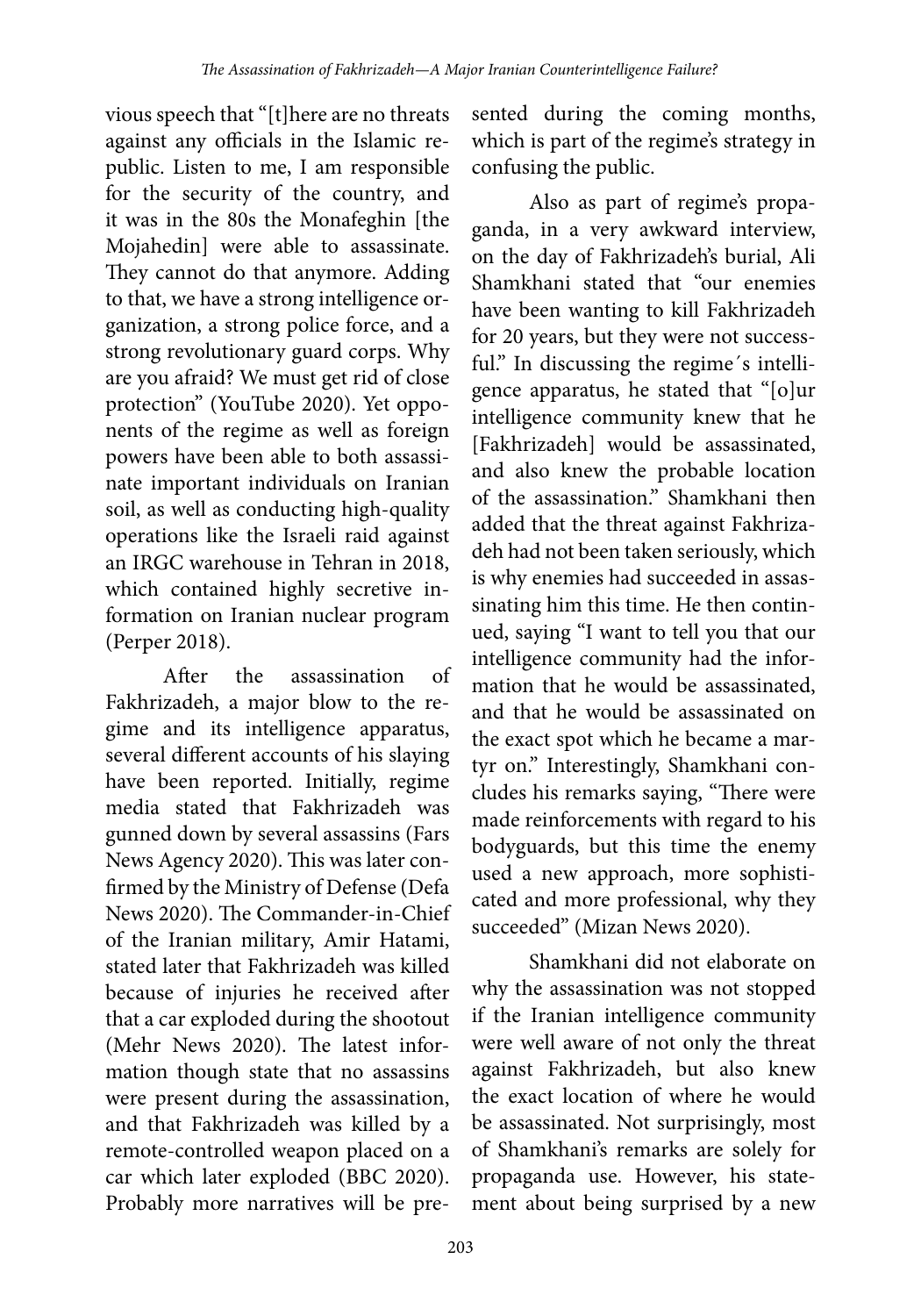approach and therefore not being able to protect Fakhrizadeh may very well be true, and in that case, one very important question arises: Was the assassination of Fakhrizadeh more than just a counterintelligence failure?

In a short [note](https://www.khabaronline.ir/news/1460293/%D8%A7%D8%B3%D8%B1%D8%A7%D8%A6%DB%8C%D9%84-%D9%87%D9%85%DA%86%D9%86%D8%A7%D9%86-%D8%AF%D8%B1-%D8%A7%DB%8C%D8%B1%D8%A7%D9%86-%D9%81%D8%B9%D8%A7%D9%84-%D8%A7%D8%B3%D8%AA) by Brigadier General Hossein Alaei (2020), a high-ranking member of the IRGC, Alaei writes that Fakhrizadeh's assassination indicated that Israeli intelligence is highly active in Iran and operates on "accurate information." Alaei asks how it is possible that Israel can be successful in its assassinations even though Iran is aware of the threats. He concludes: "[I]t remains to be seen what weakness there is in the structure and mechanisms of Iran's security apparatus."

The most important part of Alaei's short note is the question of "accurate information." How did the assassins know the whereabouts of Fakhrizadeh? How did they know when Fakhrizadeh would arrive in that exact area? How could they know details about Fakhrizadeh's executive protection?

It seems impossible that Fakhrizadeh's assassination was only because of an intelligence failure. Fakhrizadeh was not a regular Iranian nuclear scientist like Hosseinpour, Alimohammadi or Shahriari. Fakhrizadeh could not easily be monitored nor mapped by a surveillance team. Everything points out to one important factor: the Islamic Republic of Iran's intelligence and counterintelligence have been penetrated and thus compromised. High-ranking individuals in the Iranian intelligence community are working with opponents of the Islamic regime and foreign powers. In the coming months, we will with high probability witness a major reform in the Iranian intelligence community and specifically the IPO-IRGC. Most of the reforms will take place in the dark and behind the scenes, but we should not be surprised if individuals from Iranian intelligence are either killed in different accidents or flee Iran for Europe and the U.S.

**Ardavan Khoshnood** is an Associate Professor of Emergency Medicine at Lund University. He is also a Criminologist and Political Scientist with a degree in Intelligence Analysis. Currently, he is a non-resident Associate at the Begin-Sadat Center for Strategic Studies. His research focus is the Iranian Ministry of Intelligence, the Islamic Revolutionary Guard Corps and the Iranian foreign policy. Twitter: @ardavank.

# **References**

Alaei, Hossein. "Israel is still active in Iran." Khabar Online, November 27, 2020. <https://www.khabaronline.ir/news/1460293>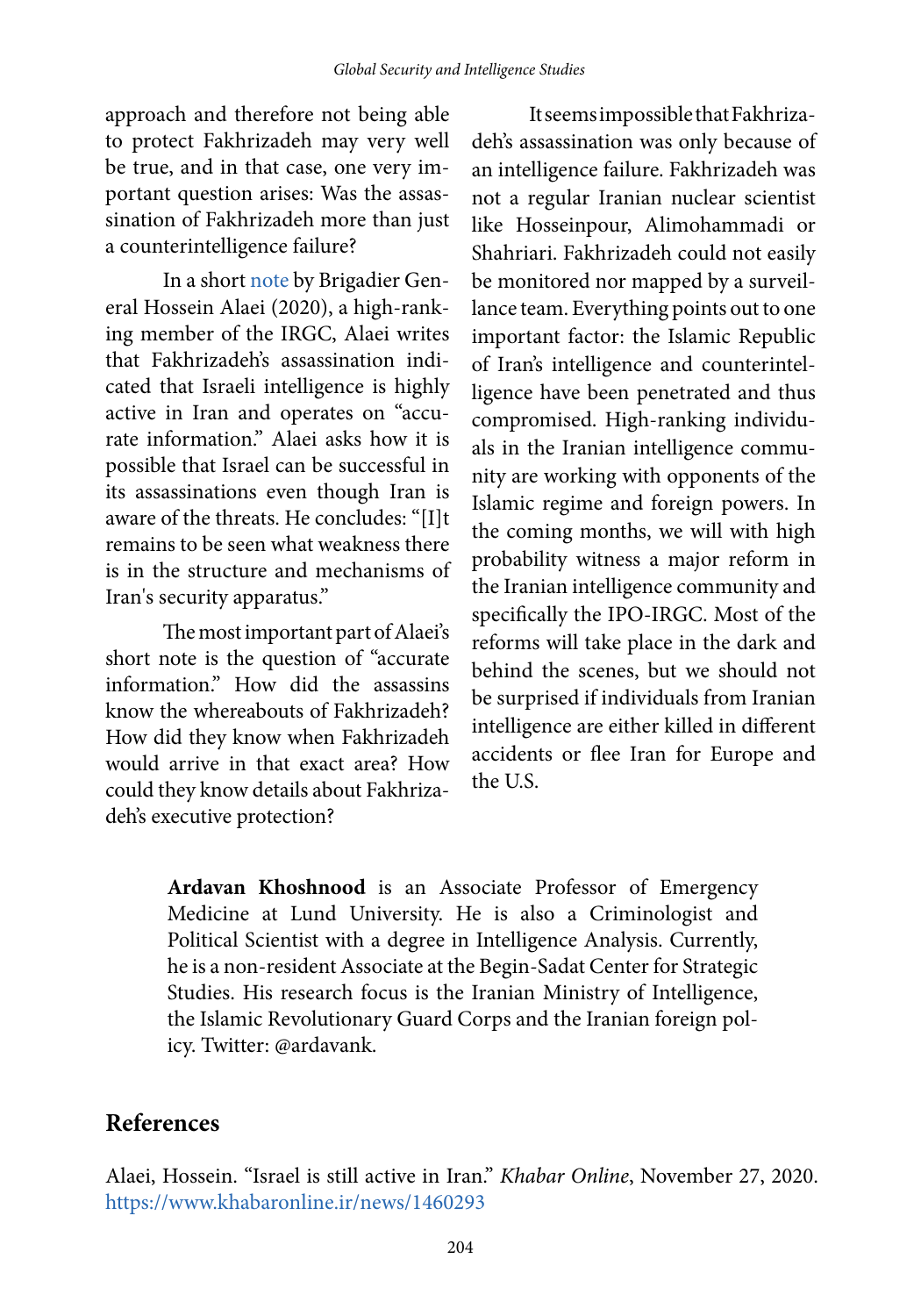Asr-e Iran. 2011a. "Dr. Abbasi's memoirs of his own assassination." November 25, 2011.<http://www.asriran.com/000ned>

Asr-e Iran. 2011b. "Eyewitness reports of bloody assassination in East Tehran." July 23, 2011.<http://www.asriran.com/000jHa>

BBC. 2011. "The person assassinated in Tehran was a graduate student of Khajeh Nasir University." July 23, 2011. [https://www.bbc.com/persian/iran/2011/07/110723\\_](https://www.bbc.com/persian/iran/2011/07/110723_l10_tehran_killing) [l10\\_tehran\\_killing](https://www.bbc.com/persian/iran/2011/07/110723_l10_tehran_killing)

BBC. 2020. "Mohsen Fakhrizadeh: Iran scientist 'killed by remote-controlled weapon." November 30, 2020. [https://www.bbc.com/news/world-middle](https://www.bbc.com/news/world-middle-east-55128970)[east-55128970](https://www.bbc.com/news/world-middle-east-55128970)

Defa News. 2020. "Martyrdom of the head of Organization of Defensive Innovation and Research at the Ministry of Defense during a terrorist operation." November 27, 2020. [http://www.defanews.ir/news/%D8%B4%D9%87%D8%A7%D8%](http://www.defanews.ir/news/%D8%B4%D9%87%D8%A7%D8%AF%D8%AA-%D8%B1%DB%8C%DB%8C%D8%B3-%D8%B3%D8%A7%D8%B2%D9%85%D8%A7%D9%86-%D9%BE%DA%98%D9%88%D9%87%D8%B4-%D9%88-%D9%86%D9%88%D8%A2%D9%88%D8%B1%DB%8C-%D9%88%D8%B2%D8%A7%D8%B1%D8%AA-%D8%AF%D9%81%D8%A7%D8%B9-%D8%AF%D8%B1-%D8%AC%D8%B1%DB%8C%D8%A7%D9%86-%D8%B9%D9%85%D9%84%DB%8C%D8%A7%D8%AA-%D8%AA%D8%B1%D9%88%D8%B1%DB%8C%D8%B3%D8%AA%DB%8C) [AF%D8%AA-%D8%B1%DB%8C%DB%8C%D8%B3-%D8%B3%D8%A7%D8%](http://www.defanews.ir/news/%D8%B4%D9%87%D8%A7%D8%AF%D8%AA-%D8%B1%DB%8C%DB%8C%D8%B3-%D8%B3%D8%A7%D8%B2%D9%85%D8%A7%D9%86-%D9%BE%DA%98%D9%88%D9%87%D8%B4-%D9%88-%D9%86%D9%88%D8%A2%D9%88%D8%B1%DB%8C-%D9%88%D8%B2%D8%A7%D8%B1%D8%AA-%D8%AF%D9%81%D8%A7%D8%B9-%D8%AF%D8%B1-%D8%AC%D8%B1%DB%8C%D8%A7%D9%86-%D8%B9%D9%85%D9%84%DB%8C%D8%A7%D8%AA-%D8%AA%D8%B1%D9%88%D8%B1%DB%8C%D8%B3%D8%AA%DB%8C) [B2%D9%85%D8%A7%D9%86-%D9%BE%DA%98%D9%88%D9%87%D8%B4-](http://www.defanews.ir/news/%D8%B4%D9%87%D8%A7%D8%AF%D8%AA-%D8%B1%DB%8C%DB%8C%D8%B3-%D8%B3%D8%A7%D8%B2%D9%85%D8%A7%D9%86-%D9%BE%DA%98%D9%88%D9%87%D8%B4-%D9%88-%D9%86%D9%88%D8%A2%D9%88%D8%B1%DB%8C-%D9%88%D8%B2%D8%A7%D8%B1%D8%AA-%D8%AF%D9%81%D8%A7%D8%B9-%D8%AF%D8%B1-%D8%AC%D8%B1%DB%8C%D8%A7%D9%86-%D8%B9%D9%85%D9%84%DB%8C%D8%A7%D8%AA-%D8%AA%D8%B1%D9%88%D8%B1%DB%8C%D8%B3%D8%AA%DB%8C) [%D9%88-%D9%86%D9%88%D8%A2%D9%88%D8%B1%DB%8C-%D9%88%D](http://www.defanews.ir/news/%D8%B4%D9%87%D8%A7%D8%AF%D8%AA-%D8%B1%DB%8C%DB%8C%D8%B3-%D8%B3%D8%A7%D8%B2%D9%85%D8%A7%D9%86-%D9%BE%DA%98%D9%88%D9%87%D8%B4-%D9%88-%D9%86%D9%88%D8%A2%D9%88%D8%B1%DB%8C-%D9%88%D8%B2%D8%A7%D8%B1%D8%AA-%D8%AF%D9%81%D8%A7%D8%B9-%D8%AF%D8%B1-%D8%AC%D8%B1%DB%8C%D8%A7%D9%86-%D8%B9%D9%85%D9%84%DB%8C%D8%A7%D8%AA-%D8%AA%D8%B1%D9%88%D8%B1%DB%8C%D8%B3%D8%AA%DB%8C) [8%B2%D8%A7%D8%B1%D8%AA-%D8%AF%D9%81%D8%A7%D8%B9-](http://www.defanews.ir/news/%D8%B4%D9%87%D8%A7%D8%AF%D8%AA-%D8%B1%DB%8C%DB%8C%D8%B3-%D8%B3%D8%A7%D8%B2%D9%85%D8%A7%D9%86-%D9%BE%DA%98%D9%88%D9%87%D8%B4-%D9%88-%D9%86%D9%88%D8%A2%D9%88%D8%B1%DB%8C-%D9%88%D8%B2%D8%A7%D8%B1%D8%AA-%D8%AF%D9%81%D8%A7%D8%B9-%D8%AF%D8%B1-%D8%AC%D8%B1%DB%8C%D8%A7%D9%86-%D8%B9%D9%85%D9%84%DB%8C%D8%A7%D8%AA-%D8%AA%D8%B1%D9%88%D8%B1%DB%8C%D8%B3%D8%AA%DB%8C) [%D8%AF%D8%B1-%D8%AC%D8%B1%DB%8C%D8%A7%D9%86-](http://www.defanews.ir/news/%D8%B4%D9%87%D8%A7%D8%AF%D8%AA-%D8%B1%DB%8C%DB%8C%D8%B3-%D8%B3%D8%A7%D8%B2%D9%85%D8%A7%D9%86-%D9%BE%DA%98%D9%88%D9%87%D8%B4-%D9%88-%D9%86%D9%88%D8%A2%D9%88%D8%B1%DB%8C-%D9%88%D8%B2%D8%A7%D8%B1%D8%AA-%D8%AF%D9%81%D8%A7%D8%B9-%D8%AF%D8%B1-%D8%AC%D8%B1%DB%8C%D8%A7%D9%86-%D8%B9%D9%85%D9%84%DB%8C%D8%A7%D8%AA-%D8%AA%D8%B1%D9%88%D8%B1%DB%8C%D8%B3%D8%AA%DB%8C) [%D8%B9%D9%85%D9%84%DB%8C%D8%A7%D8%AA-%D8%AA%D8%](http://www.defanews.ir/news/%D8%B4%D9%87%D8%A7%D8%AF%D8%AA-%D8%B1%DB%8C%DB%8C%D8%B3-%D8%B3%D8%A7%D8%B2%D9%85%D8%A7%D9%86-%D9%BE%DA%98%D9%88%D9%87%D8%B4-%D9%88-%D9%86%D9%88%D8%A2%D9%88%D8%B1%DB%8C-%D9%88%D8%B2%D8%A7%D8%B1%D8%AA-%D8%AF%D9%81%D8%A7%D8%B9-%D8%AF%D8%B1-%D8%AC%D8%B1%DB%8C%D8%A7%D9%86-%D8%B9%D9%85%D9%84%DB%8C%D8%A7%D8%AA-%D8%AA%D8%B1%D9%88%D8%B1%DB%8C%D8%B3%D8%AA%DB%8C) [B1%D9%88%D8%B1%DB%8C%D8%B3%D8%AA%DB%8C](http://www.defanews.ir/news/%D8%B4%D9%87%D8%A7%D8%AF%D8%AA-%D8%B1%DB%8C%DB%8C%D8%B3-%D8%B3%D8%A7%D8%B2%D9%85%D8%A7%D9%86-%D9%BE%DA%98%D9%88%D9%87%D8%B4-%D9%88-%D9%86%D9%88%D8%A2%D9%88%D8%B1%DB%8C-%D9%88%D8%B2%D8%A7%D8%B1%D8%AA-%D8%AF%D9%81%D8%A7%D8%B9-%D8%AF%D8%B1-%D8%AC%D8%B1%DB%8C%D8%A7%D9%86-%D8%B9%D9%85%D9%84%DB%8C%D8%A7%D8%AA-%D8%AA%D8%B1%D9%88%D8%B1%DB%8C%D8%B3%D8%AA%DB%8C)

Fars News Agency. 2007. "Moussad Incapable of Running Operations in Iran." February 4, 2007. [https://web.archive.org/web/20070209220338/http:/english.](https://web.archive.org/web/20070209220338/http:/english.farsnews.com/newstext.php?nn=8511150571) [farsnews.com/newstext.php?nn=8511150571](https://web.archive.org/web/20070209220338/http:/english.farsnews.com/newstext.php?nn=8511150571) (Archived link. Original news link deleted.)

Fars News Agency. 2020. "Details of the assassination of martyr Fakhrizadeh in Absard, Damavand." November 27, 2020.<http://fna.ir/f18jej>

Gol, Zhiar. 2019. "The fate of someone who had confessed to assassinating Iranian nuclear scientists." BBC, August 3, 2019. [https://www.bbc.com/persian/iran-](https://www.bbc.com/persian/iran-49222841)[49222841](https://www.bbc.com/persian/iran-49222841)

Goldman, Adam, Eric Schmitt, Farnaz Fassihi, and Ronen Bergman. 2020. "Al Qaeda's No. 2, Accused in U.S. Embassy Attacks, Was Killed in Iran." The New York Times, November 13, 2020. [https://www.nytimes.com/2020/11/13/world/](https://www.nytimes.com/2020/11/13/world/middleeast/al-masri-abdullah-qaeda-dead.html) [middleeast/al-masri-abdullah-qaeda-dead.html](https://www.nytimes.com/2020/11/13/world/middleeast/al-masri-abdullah-qaeda-dead.html)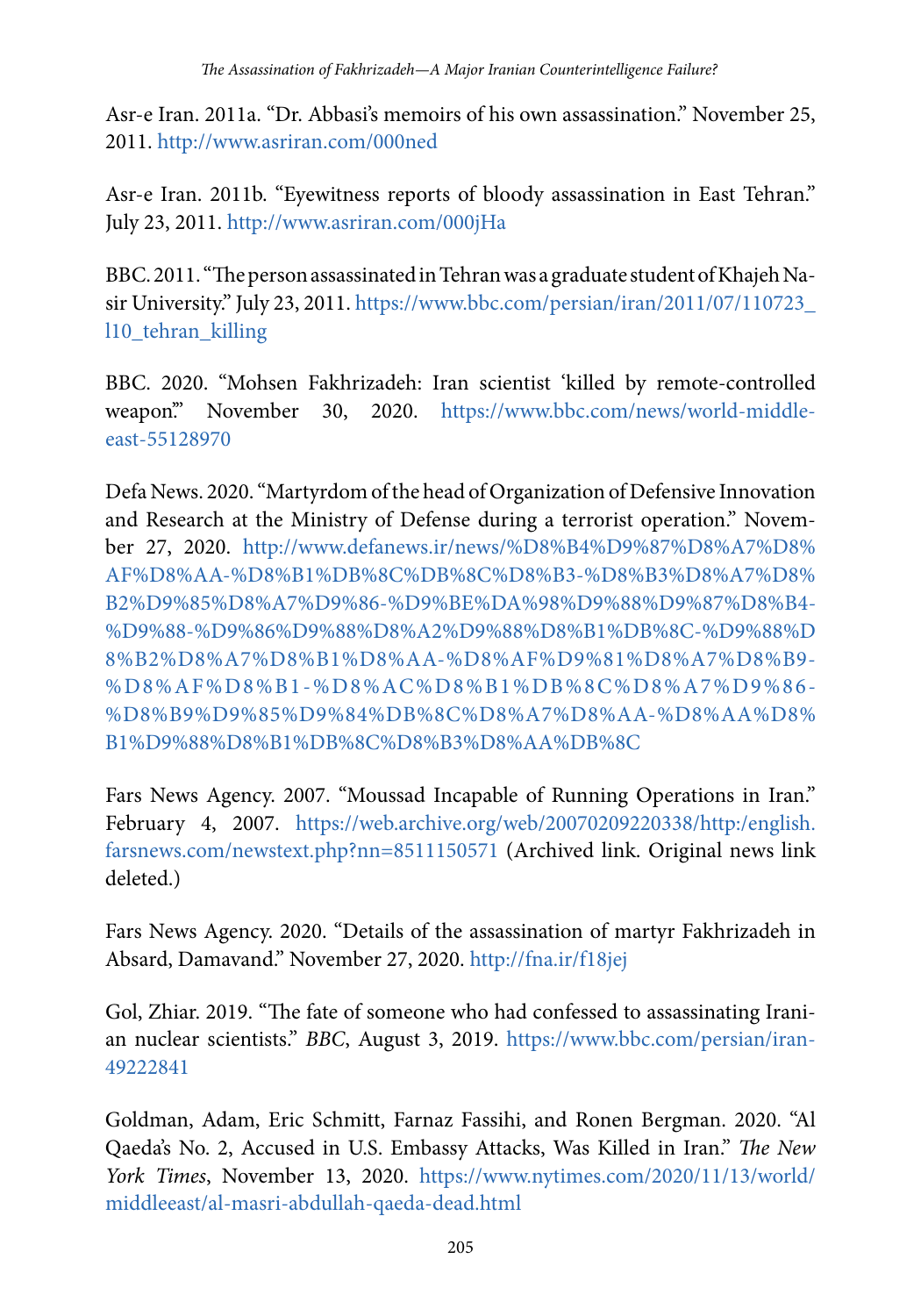Haghighatnejad, Reza. 2020. "Revealing 14 years of a national security lie about the first nuclear assassination in Iran." Radio Farda, April 9, 2020. [https://www.](https://www.radiofarda.com/a/30980301.html) [radiofarda.com/a/30980301.html](https://www.radiofarda.com/a/30980301.html)

Javanan Online. 2010. "New details of the assassination of a professor at the University of Tehran have been announced." January 12, 2010. [http://www.Javann.ir/](http://www.javann.ir/000qR5) [000qR5](http://www.javann.ir/000qR5)

Kayhan. 2007. "The Forensic Medicine Organization confirmed the death of Ardeshir Hosseinpour due to gassing." March 12, 2007. [https://www.magiran.com/](https://www.magiran.com/article/1370131) [article/1370131](https://www.magiran.com/article/1370131)

Khoshnood, Ardavan. 2020a. "The Role of the Qods Force in the Foreign Policy of the Islamic Republic of Iran." Central European Journal of International and Security Studies, 14(3):4-33.

Khoshnood, Ardavan. 2020b. "The Al-Masri Assassination: Another Iranian Intelligence Failure." The Begin-Sadat Center for Strategic Studies, Perspective Papers, No. 1825.

Khoshnood, Ardavan. 2020c. "The Assassination of Mohsen Fakhrizadeh: What Are the Iranian Regime's Options?" The Begin-Sadat Center for Strategic Studies, Perspective Papers, No. 1834.

Mashregh News. 2020a. "8 Azar, the anniversary of the martyrdom of Dr. Majid Shahriari, the great Iranian nuclear scientist." November 28, 2020. [http://www.](http://www.mshrgh.ir/1149055) [mshrgh.ir/1149055](http://www.mshrgh.ir/1149055)

Mashrgeh News. 2020b. "The latest details of the murder of a father and daughter at the Pasdaran Street." August 8, 2020.<http://www.mshrgh.ir/1104141>

Mashregh News. 2020c. "The role of the IRGC intelligence protection organization in protecting the Islamic system is very important." October 22, 2020. [http://](http://www.mshrgh.ir/1133606) [www.mshrgh.ir/1133606](http://www.mshrgh.ir/1133606)

Mehr News. 2020. "Details of Fakhrizadeh's martyrdom." November 27, 2020. <http://www.mehrnews.com/xTcCQ>

Melman, Yossi. 2007. "U.S. Website: Mossad Killed Iranian Nuclear Physicist." Haaretz, February 3, 2007. <https://www.haaretz.com/1.4959425>

Mizan News. 2020. "The intelligence services had predicted the assassination of martyr Fakhrizadeh." November 30, 2020. <https://www.mizanonline.com/002qht>